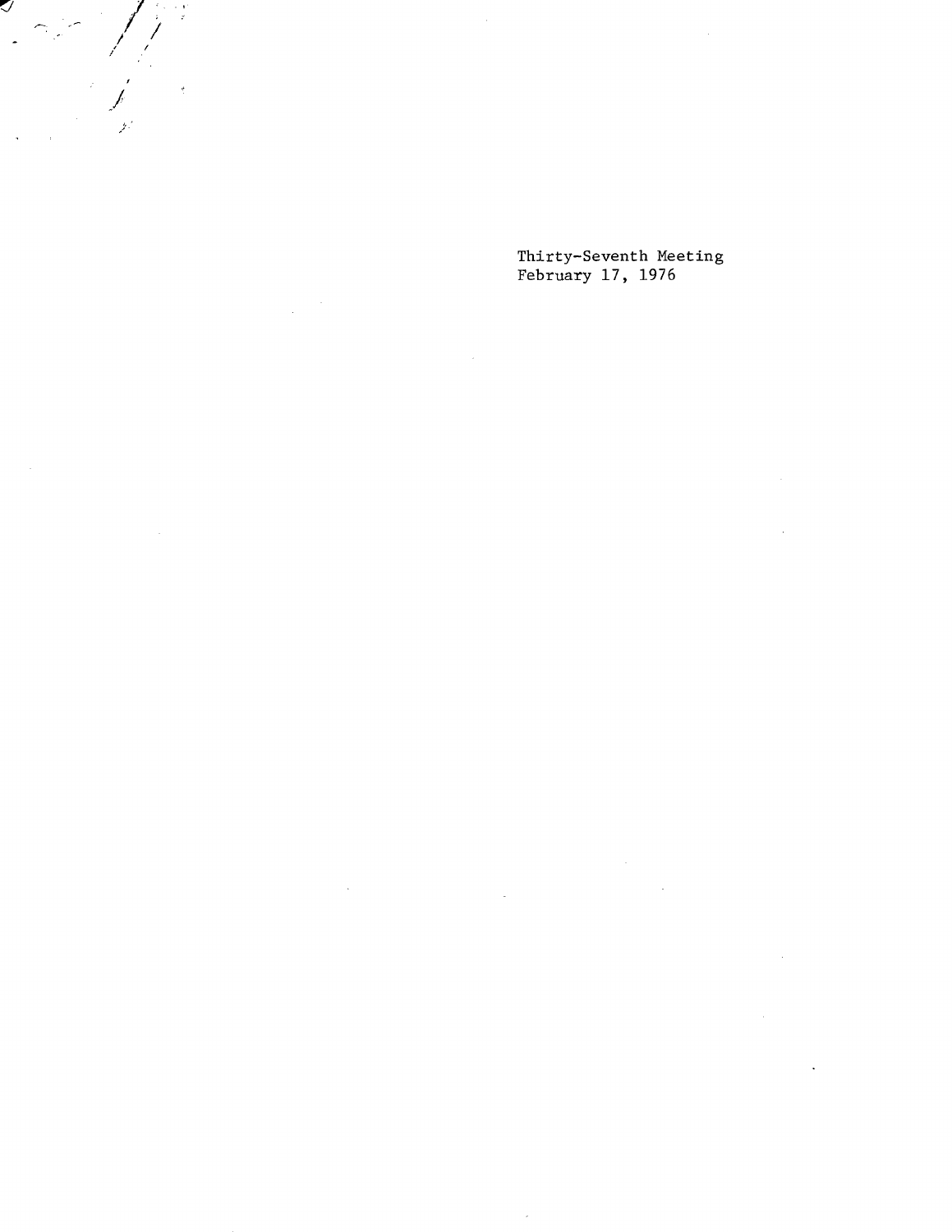February 27, 1976

rdc

Minutes of the Thirty-Seventh meeting of the Executive Committee of the Faculty Council of Science held on Tuesday, February 17, 1976 at 2:00 p.m. in the Faculty Conference Room, 250 Allen Bldg.

Members Present: Dr. R.D. Connor, Chairman; Drs. N.E.R. Campbell, P.K. Isaac, D. Burton, N. Davison, J. Westmore, J. Stewart, H. Duckworth, J. Berry, G. Losey and Mr. G. Richardson.

| Regrets: |  |  |  | Mr. B. Smith |
|----------|--|--|--|--------------|
|----------|--|--|--|--------------|

Visitor:

Mrs. E.B. Ross

1. Approval of the minutes of the thirty-sixth meeting held on December 4, 1975.

The minutes of the thirty-sixth meeting held on December 4, 1975 were approved. Stewart (Campbell).

- 2. Matters Arising Therefrom:
	- $(i)$ Report on the University of Winnipeg's proposal for a Master's Program in Public Affairs.

This matter was discussed at the last Senate meeting and the report of the ad hoc committee had been forwarded to the U.G.C.

3. Letters from Dr. H. Gesser and Professor M. S. Donnelly regarding the University Centennial Project.

The Executive Committee members liked the idea put forth by Dr. Gesser, namely a series of lectures by distinguished individuals. However, feeling that there might be other equally good proposals, it was felt a small committee should be established to look further into this. The Executive Committee reporter would bring this to the attention of Faculty Council at the next meeting and request the names of two other interested members to serve on the committee with those whom the Executive Committee felt might. be interested in the project - Drs. Duckworth, Gesser and Dowling. Meanwhile the Chairman would write to the Vice President and request that \$5,000 be made available for a Science Centennial project. This committee would get in touch with Professor Kennedy if they felt as further information on the overall University plan was needed.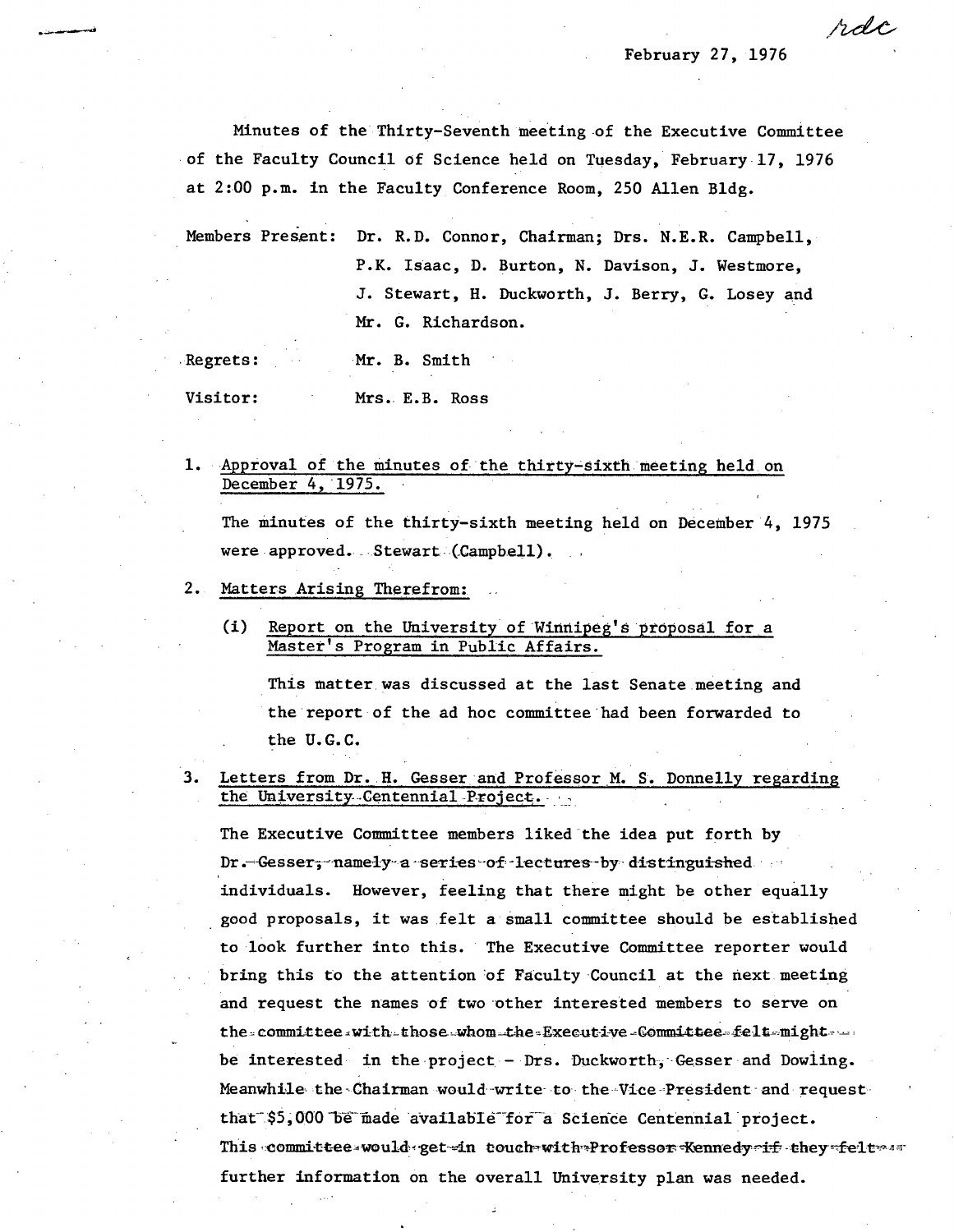The Chairman explained that after many meetings and much discussion the Senate Library Committee had announced a new This policy stated in part that: loan policy.

"Books infrequently borrowed will be available on 60 day loan while those receiving heavy use will be on 7 day loan. Bound periodicals will be either for 'in library use' only, overnight, or 7 day loan."

It was the last part which was of greatest concern to the Science faculty causing the Science Library Committee to meet several times to discuss this point and to arrive at the following motion:

"that the Science Library Committee recommend to the Executive Committee of Faculty Council that the 7 day period is not acceptable".

It was also agreed to add that this meant that the committee recommended Science to opt for "'in library use" and "overnight" only with renewal. The Dean said that following the meeting of the Science Library Committee, Dr. Birdsall had come to see him to express regret that an error had been allowed to pass undetected, viz. that renewal was not possible by phone. The journal would have to be returned with the borrower's card for feeding into the computer again.

The Executive Committee members discussed this matter at some length, pointing out that some journals, in some departments, could be put out on 7 day loan with little problem. For other departments this would cause real difficulty. It was noted that current journals were not allowed out on loan at all. Several committee members felt that if a duplicating machine was available in the library, this would solve many problems and even make loans unnecessary in many cases. Some members stated that they were being allowed to remove the journal for xeroxing. This practice should continue. It was suggested that if various journals could be out for different periods of time that these could be appropriately stamped. Any overlap in requirements by different departments could, in all likelihood, be solved through cooperation.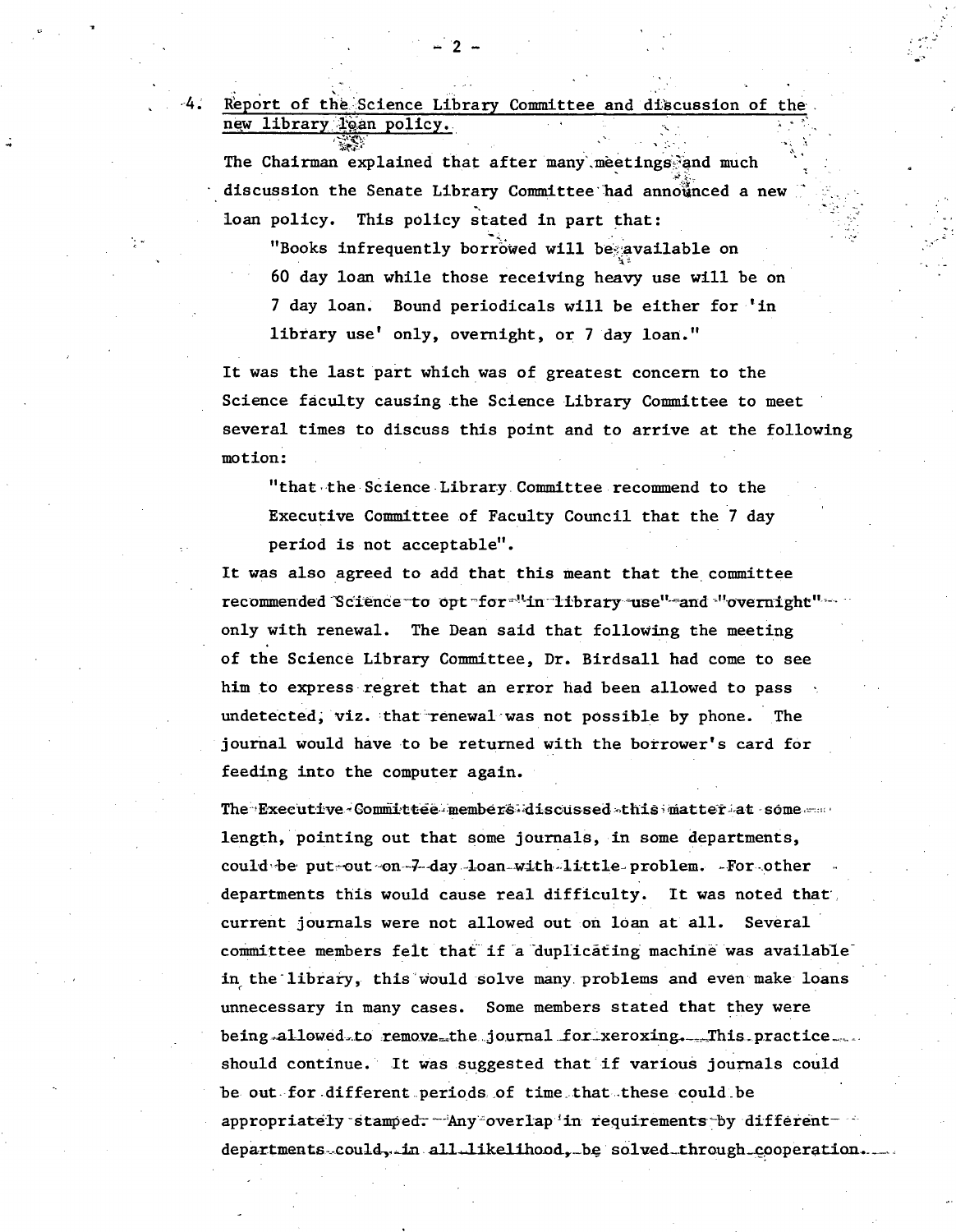During the discussion comment was made that many journals arrived on the library shelves well after they had appeared It was suggested that this was likely due to the elsewhere. fact that many journals are bought through agencies and this extra routing was causing the hold up.

The discussion ended with the following motion: "That we ask the Science Library Committee to implement the following arrangements:

- The Departments in Science be asked to specify which journals  $1.$ in their subject areas, if any, they wish to be on 7-day The Science Library Committee will then resolve all loan. disagreements between departments regarding the designation of specific journals. Journals will be on library use only, or on overnight loan, unless otherwise specified.
- A Xerox machine, either locked or in a locked room, be  $2.$ available in the Science Library for use of grant holders on application at the desk.
- The possibility be investigated that Science journals be 3. ordered directly, rather than through jobbers, so as to get new journals into the library more quickly."
- 5. Request from Dr. F. Arscott for consideration by the faculty on the definition of a major.

Resulting from earlier discussions in the Executive Committee and Faculty=Council=regarding-the\_major program for the\_new\_department of Applied Mathematics, it had been requested that the faculty's definition of a major be reviewed. The problem that arose was in the cases where a common first year course (such as 13.120 and 71.125) was required by departments other than the offering department. Although these were not courses given by these departments they did constitute the first course in that particular department's major requirements. The question then arose, could these departments require the student to take five additional courses in the 2nd and 3rd year from their offerings to fulfill the major? This would essentially constitute a 6 course major program. Some departments felt that this was not inappropriate and should be allowed. It was pointed out that current regulations state a student must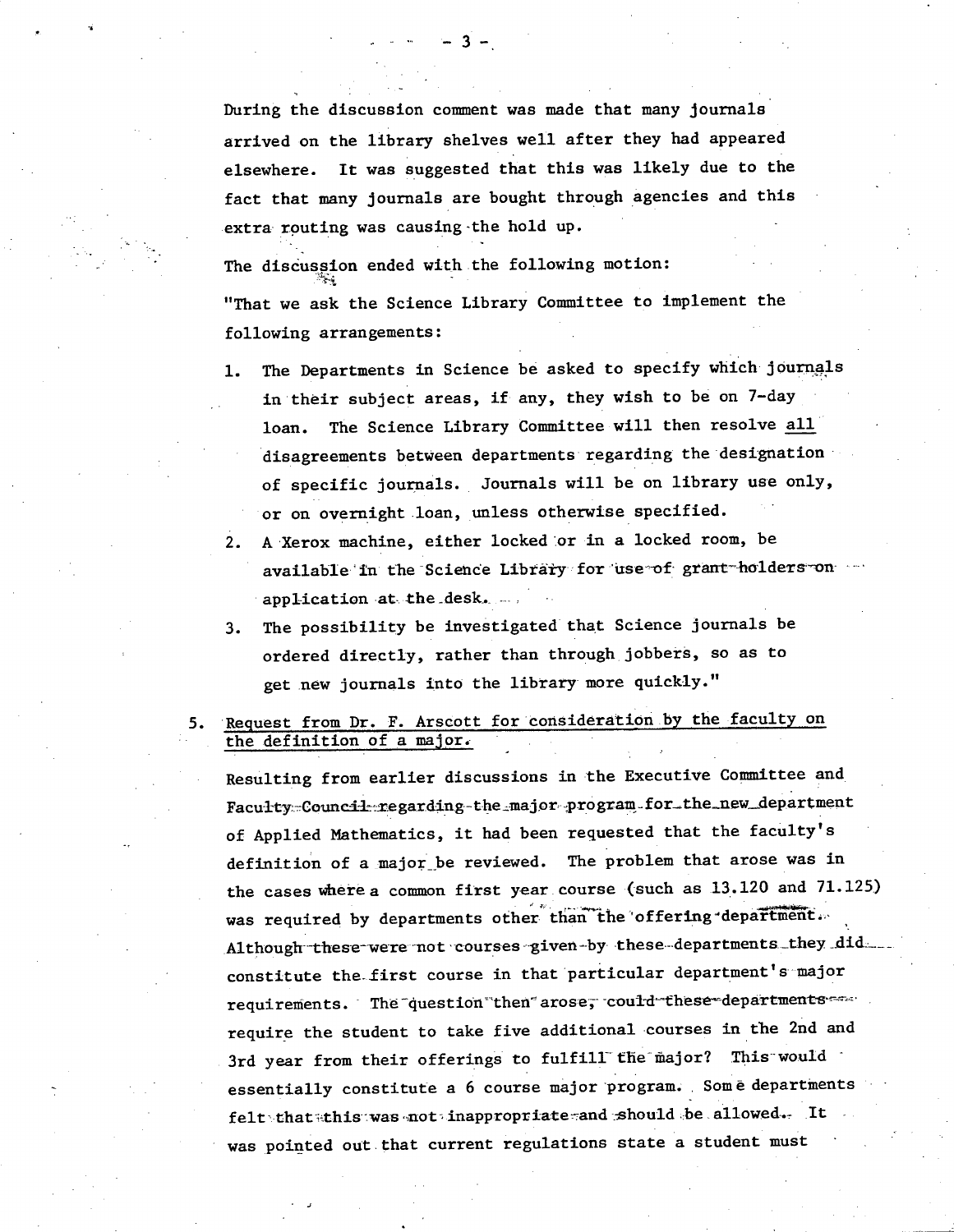select a major subject field in which at least five (5) courses are successfully completed in accordance with departmental requirements. A department may declare a major study area in which a maximum of eight (8) courses are specified, with no more than five (5) courses specified from a single department.

After a short discussion the following definition was suggested as representing the intent for present practice:-

that up to eight (8) courses be specified by the. department, at most five  $(5)$  of which may be from within the department and of these, not more than four  $(4)$  be at a level beyond first year.

 $-4-$ 

It was agreed that this would be forwarded to the Faculty Committee on Course Change for comment and report back.

### . Service 'Courses

In response to a request for reconsideration of the faculty's policy on service courses the Executive Committee, after a brief discussion, agreed to forward the request and relevant material to the Faculty Committee on Course Change for comment and report.

## 7. Appeals

The Committee discussed the letter it had received from Dr. Stanton regarding student appeals. The Chairman explained that the Department did not want to go over the final examination paper with the student, albeit a senate regulation that stated 'for purposes of instruction-a-department-had-to go over the examination with thestudent if requested'. Several members of the Committee expressed surprise at this senate regulation, stating that they had not been aware of it and had in fact also refused to discuss with the student his final examination.

The Chairman was unable to recall the exact location or circumstances for which the senate policy existed but he agreed that for the next meeting he would have all the information required. In the meantime the-Committee agreed that it could not support the request made by Dr. Stanton.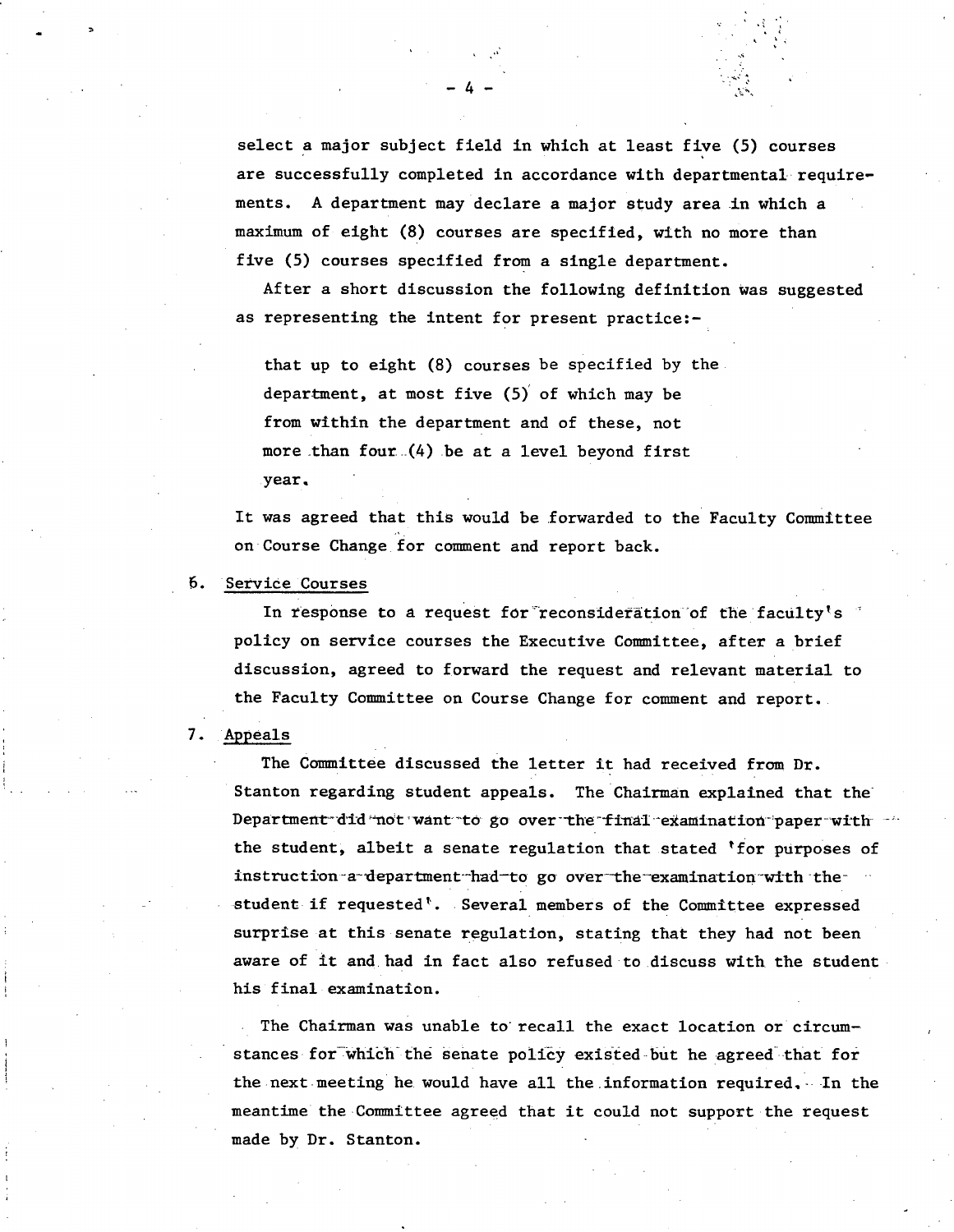#### 8. Guidelines for Promotion

Faculty Council had been requested to lay down guidelines regarding criteria for promotion at the two academic ranks; assistant professor to associate professor, and associate professor to full professor. In discussing this request the chairman indicated that such criteria. and their procedures would likely be included in legal contract and subject to negotiation by the union and the university. At this moment, however, the criteria are still entirely the responsibility of the departments and are in most cases governed by the guidelines set down some time ago by the department heads in Science

-.5-

Most members agreed that promotion to full professor depended almost entirely on the individual's expertise in his academic field. It was felt that by the time a staff member was being considered for promotion to full professor the other requirements of his position, eg. teaching, administrative work, public involvement, could be assumed.

There was discussion on an idea that promotion to full professor could be accomplished via a teaching route .This may take longer than the research route but it should be available. The chairman felt that this was now available to the staff.

It was suggested that further discussion take place on this subject but that in the meantime input from the departments as to their criteria and procedure for promotion be requested.

There being no further business, the meeting adjourned at  $4.50$  p.m.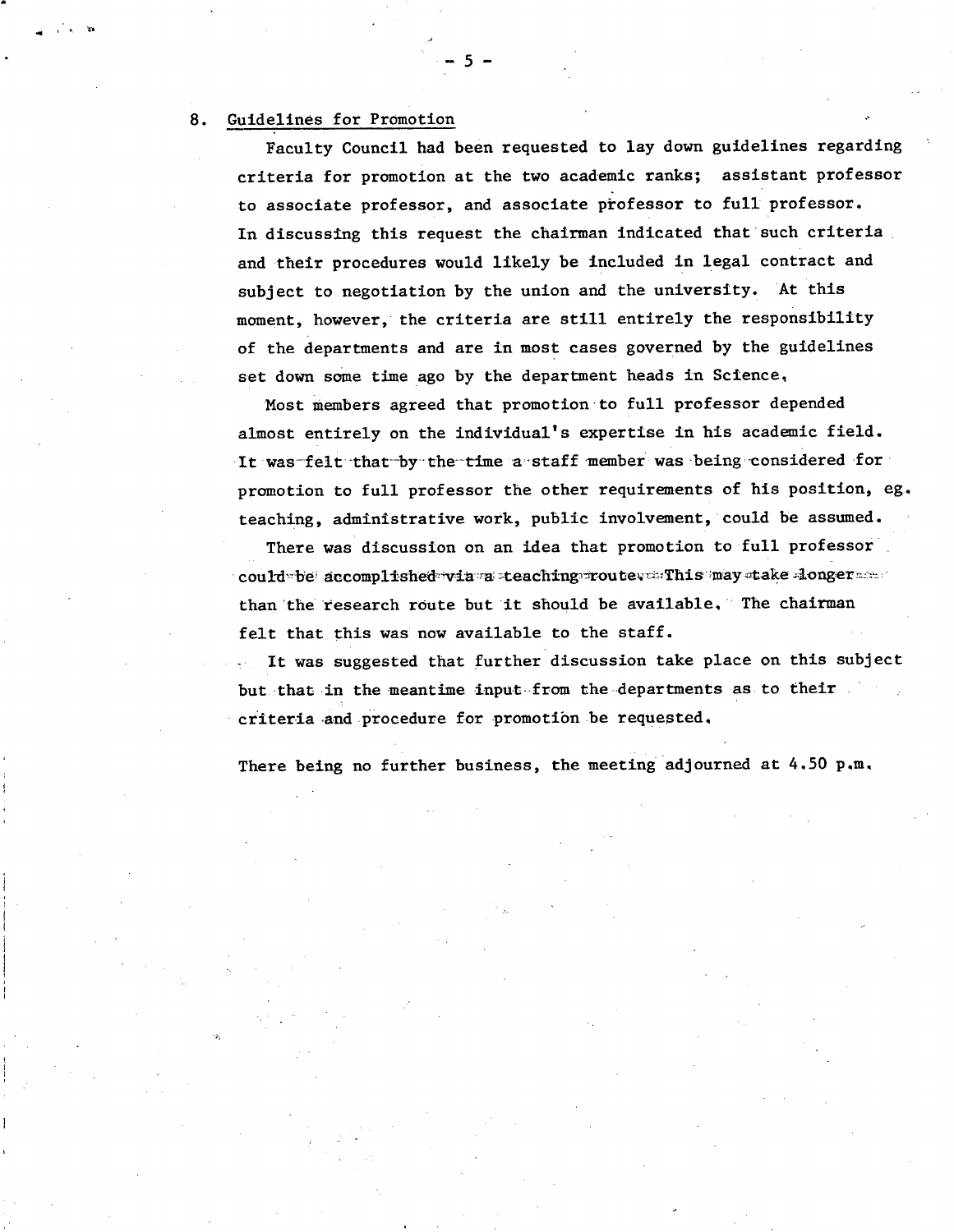### **THE UNIVERSITY OF MANITOBA**

# **- - inter-Departmental Correspondence**

## DATE February 5, 1976

|             |               | Members of the Executive Committee of the Faculty Council of Science |  |
|-------------|---------------|----------------------------------------------------------------------|--|
| <b>FROM</b> | G. Richardson |                                                                      |  |
|             |               |                                                                      |  |
| SUBJECT:    |               |                                                                      |  |

The thirty-seventh meeting of the Executive Committee of the Faculty Council of Science has been called for Tuesday, February 17, 1976, at  $2\pi 40$  p.m. in the Faculty Conference Room, 250 Allen Bldg.  $2.00$ 

### **A G** E N D A

- 1. Approval of the minutes of the thirty-sixth meeting held on December 4, 1975.
- 2. Matters Arising Therefrom:
	- $\mathcal{U}(i)$  Report on the University of Winnipeg's proposal for a Master's Program in Public Affairs.
- 3. Letters from Dr. H. Gesser and Professor M. S. Donnelly regarding the University Centennial Project. (Dr. Gesser's letter attached to agenda of October 6, 1975 Executive Committee meeting, Professor Donnelly's letter attached to agenda of December 4, 1975 meeting).
- 4. Report of the Science Library Committee and discussion of the new library loan policy. (copy of loan policy attached to Executive Committee agenda-for-December 4, 1975 meeting).
- Request from Dr. F. Arscott for consideration by the faculty on 5. the definition of a major (contained in a letter which was attached to the agenda of the July 2, 1975 Executive Committee meeting).
- Letter from Dr. R. Stanton regarding appeal of grades (attached to 6. · the agenda of the December 4, 1975 Executive Committee meeting).
- 7. Letter from Dr. F. Arscott regarding policy on Service Courses. (attached).
- 8. Letter from Dr. N. Mendelsohn regarding a request for guidelines on academic promotion (attached).

9. New Business.

 $/n1$ 

Encs.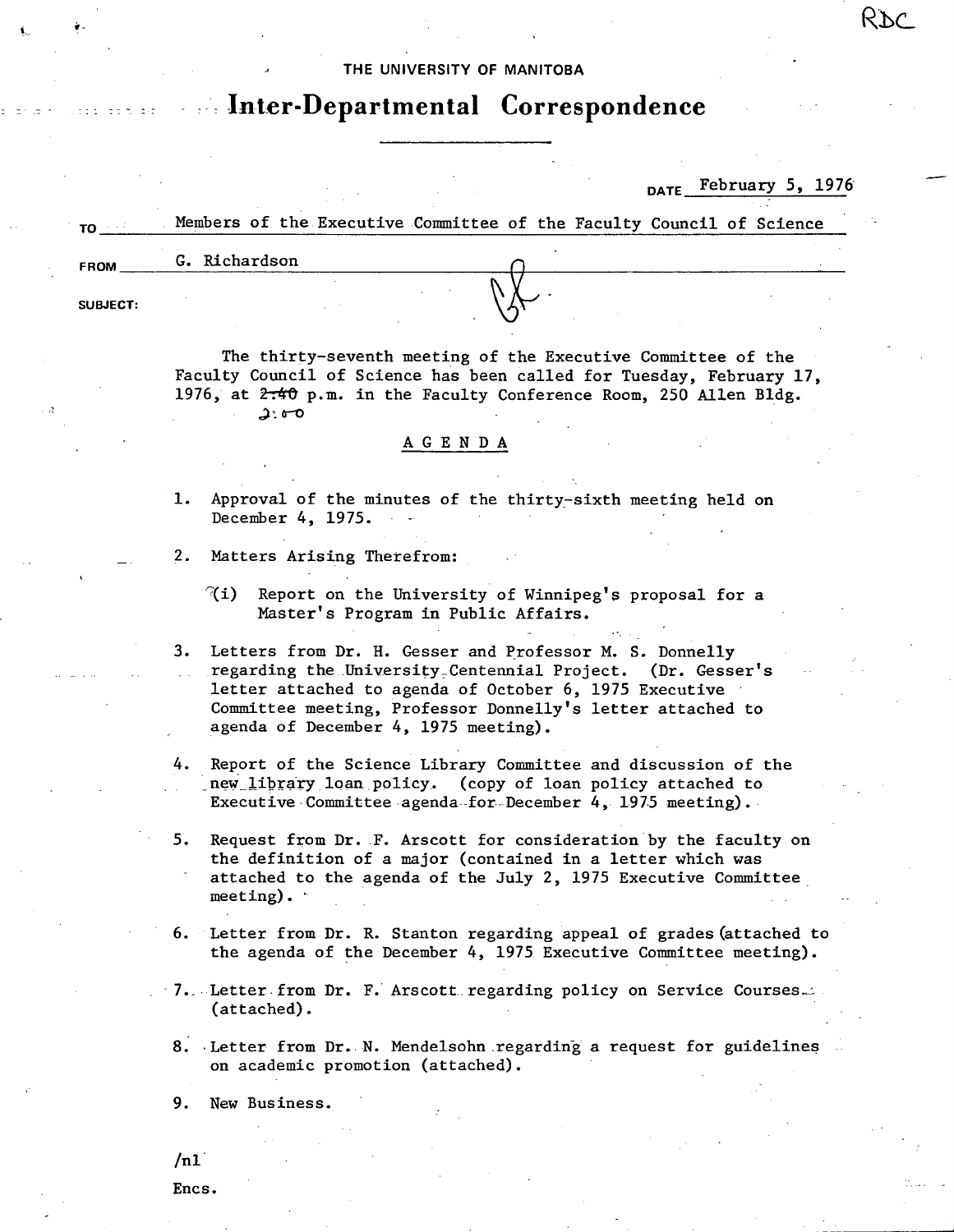**THE UNIVERSITY OF MANITOBA** 

**Inter-Departmental Corresponden** 

FACULTY OF SCIENCE

 $\mathbb{R}^{\text{ECEIVE}}$ 

JAN -9 1976

**DATE** Jan. 9, 1976

TO Dr. R. D. Connor, Dean, Faculty of Science

FROM F. M. Arscott, Head, Department of Applied Mathematics

**SUBJECT:** 

*al* 

I am writing to suggest that the Faculty of Science (through its Council and/or Executive) reconsider its policy in respect of "Service Courses". I am prompted to do so because there is a certain number of courses given by the Faculty as "Service" courses, which have no near equivalent and which some students in the Faculty could take with considerable profit to their studies; as current regulations stand, however, it seems they are prevented from doing so. A good example of this is course 6.322 Mathematical Methods; although designed principally for Electrical Engineers the content and method 6f- treatment would make this a suitable course for students in a wide range of science subjects.

My proposal is the following:-

- 1. If a course now designated as a Service course satisfies the two conditions
	- (a) there is no closely equivalent non-service course in the Faculty,
	- (b) the academic standard of the course is similar to that of analogous courses in the Faculty,

then students in the Faculty of Science be permitted to take the course for credit.

For safety, it should perhaps be pointed out that this would not mean such a course can be allowed to count for credit in any particular program; approval for this would naturally depend on the department in charge of the program. It would also be necessary-to assure the serviced department or faculty that the line course would continue to be designed to meet their course objectives.

In the past, objections have been made to such a proposal on the grounds that service courses; are in some sense "under the control" not of the Science Faculty but of the'Faculty being serviced. However, consultation of the document "Report of the SPPC on Service Course Policy", approved by Senate on April 2nd 1974, does not support this objection. The relevant passages are:

II. 1. The basic content and the objectives of compulsory service courses should be defined by the faculty (or department) == : requiring the service and discussed with the servicing department.

2. The servicing department should do its best to meet the requirements of the serviced department or faculty, unless these requirements are unreasonable or would result in a course that is below the standards of the servicing department.....